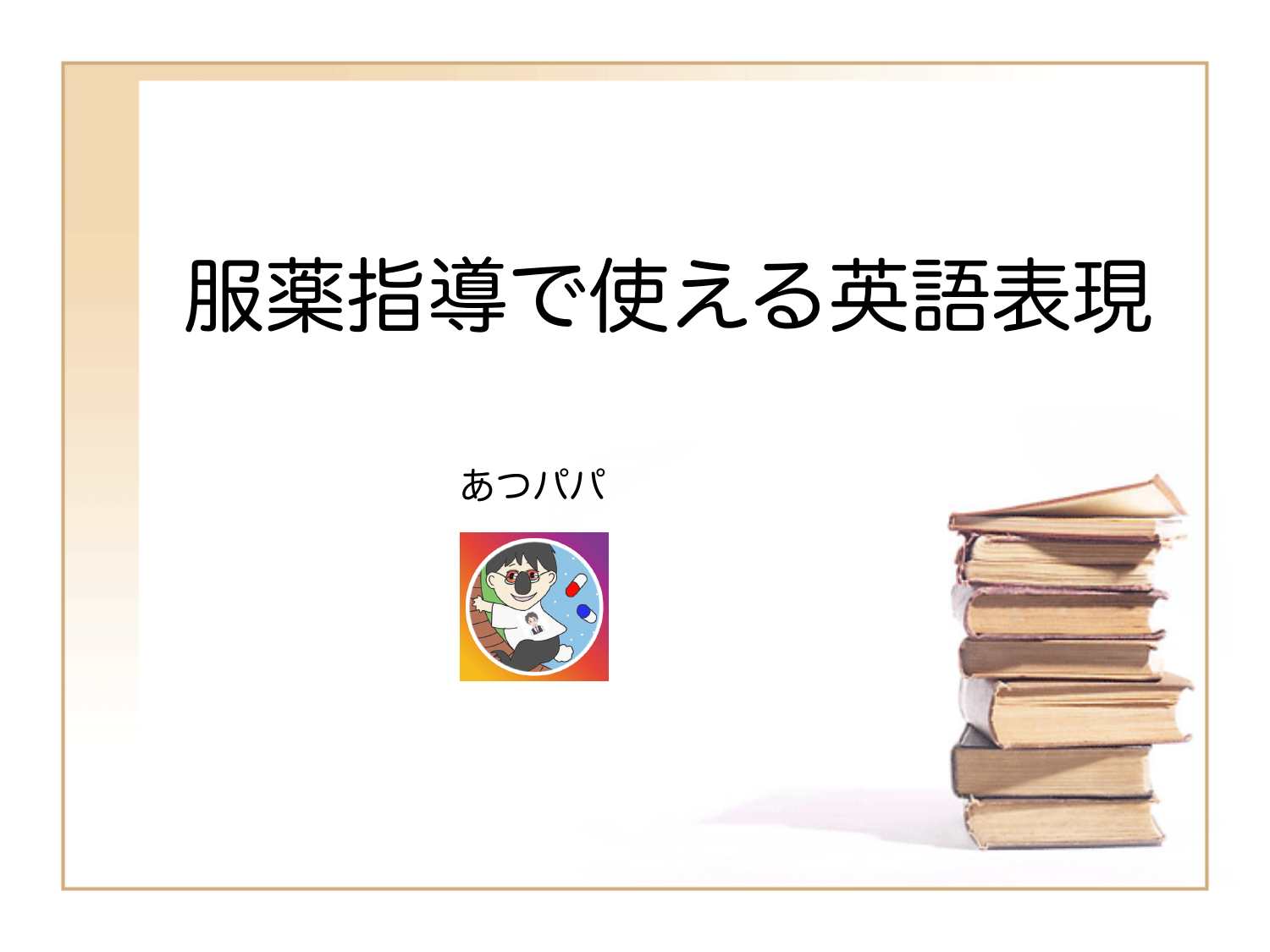# 受付時

- この薬局は初めてですか?
- Is this your first visit to this pharmacy?
- この初回質問票に必要事項を記入してください Please fill out this questionnaire.
- 保険証をお持ちですか? Do you have your health insurance card with you?
- 処方箋をお預かりいたします We receive your prescription.
- お名前が呼ばれるまでこちらでお待ちください Please wait here until your name is called.
- •ただいま大変混み合っております。( )分ほどお待ちいただけますか? As there are many patients waiting now. Please wait here for about ( ) minutes.
- お待ちいただいている間に気分が悪くなりましたらすぐに申し出てくださ い

If you feel sick while wating, please let us know right away.

• ご質問があれば、遠慮なくお尋ねください。

If you have any questions, please do not hesitate to ask us.

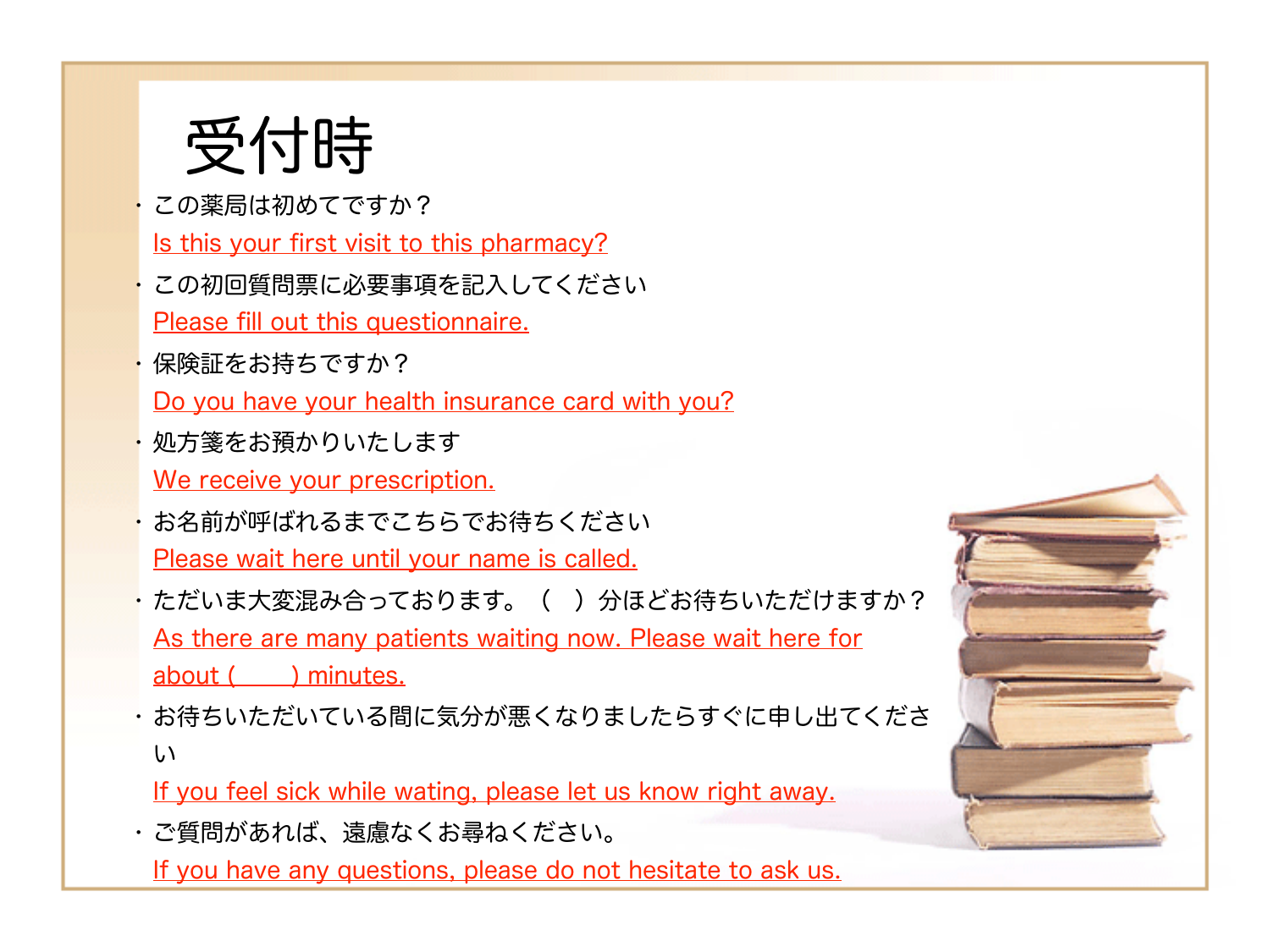# 症状の表現①

- 胃痛 stomachache
- 顔面蒼白 anemia
- 筋肉に力が入らない Inability to make muscle movements
- 口渇 Dry mouse
- 蕁麻疹 Urticaria
- 頭痛 **Headache**
- 吐き気がする **Nausea**
- 腹痛

Abdominal pain

- 発疹が出る Rash
- ほてり Hot flash
- めまい **Dizziness**
- 糖尿病の薬です This medicine is for diabetes.
- ビタミン剤です These are vitamins.

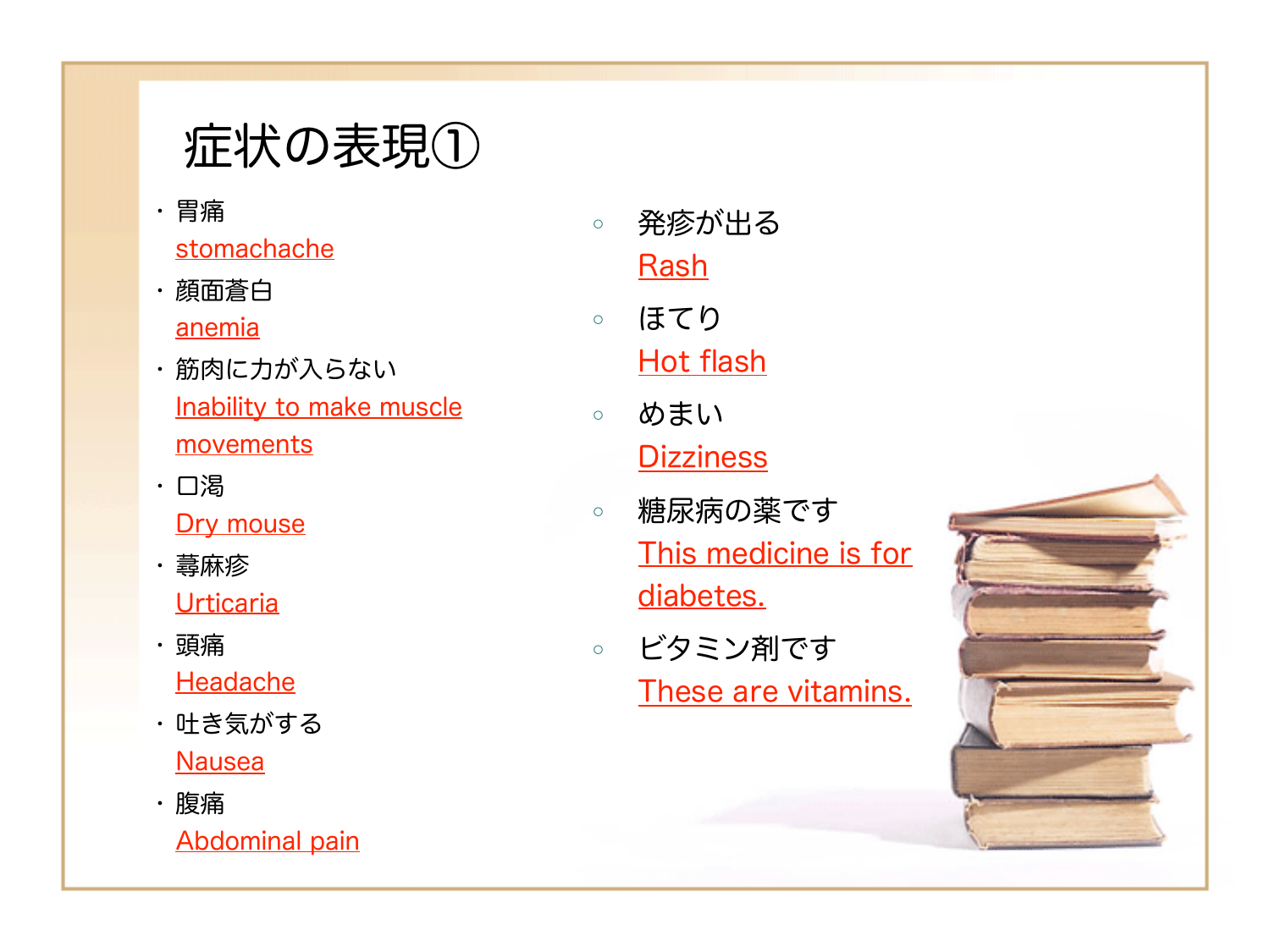# 用法の表現①

- 内服薬 Internal medicine
- 外用薬 External medicine
- 舌下錠 Sublingual tablets
- トローチ **Lozenge**
- 〇〇錠 〇〇 tablet(s)
- 〇〇カプセル 〇〇 capsule(s)
- 〇〇包 〇〇 pack(s)
- 1日1回 Once a day
- 1日〇〇回 〇〇 times a day
- 2日に1回 Once in two days
- 1週間に1回 Once a week
- 1日数回 Several times a day
- 1日適宜 As required

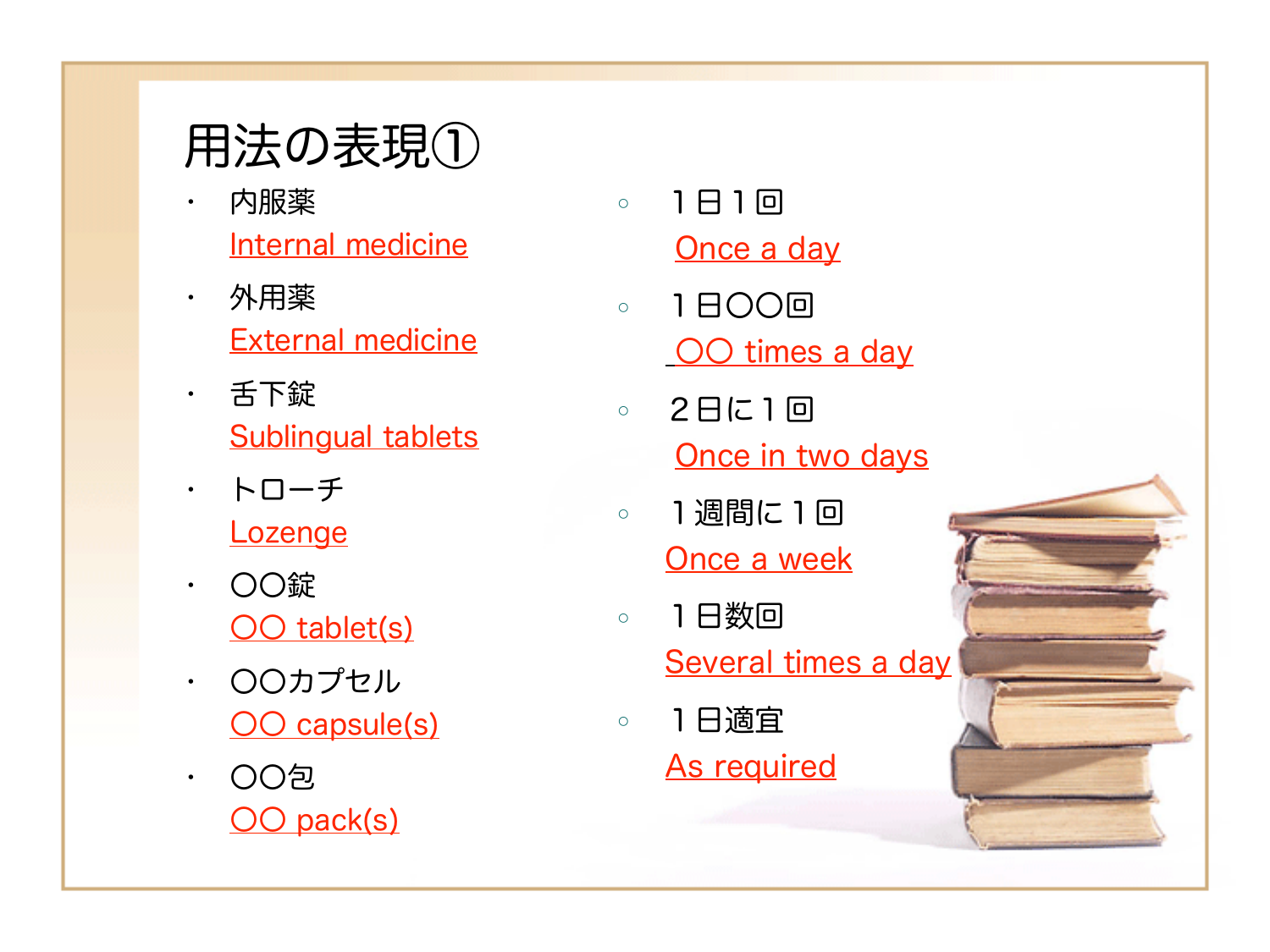## 用法の表現②

- 朝 In the morning
- 昼 In the afternoon
- 夜 In the evening
- 寝る前 At bedtime
- 起床時 Right after waking up
- 食前 Before meals
- 食後 After meals
- 食後2時間 Two hours after meals
- 〇〇時間毎 Every OO hour(s)
- 食直前 Right before meals
- 食直後 Right after meals

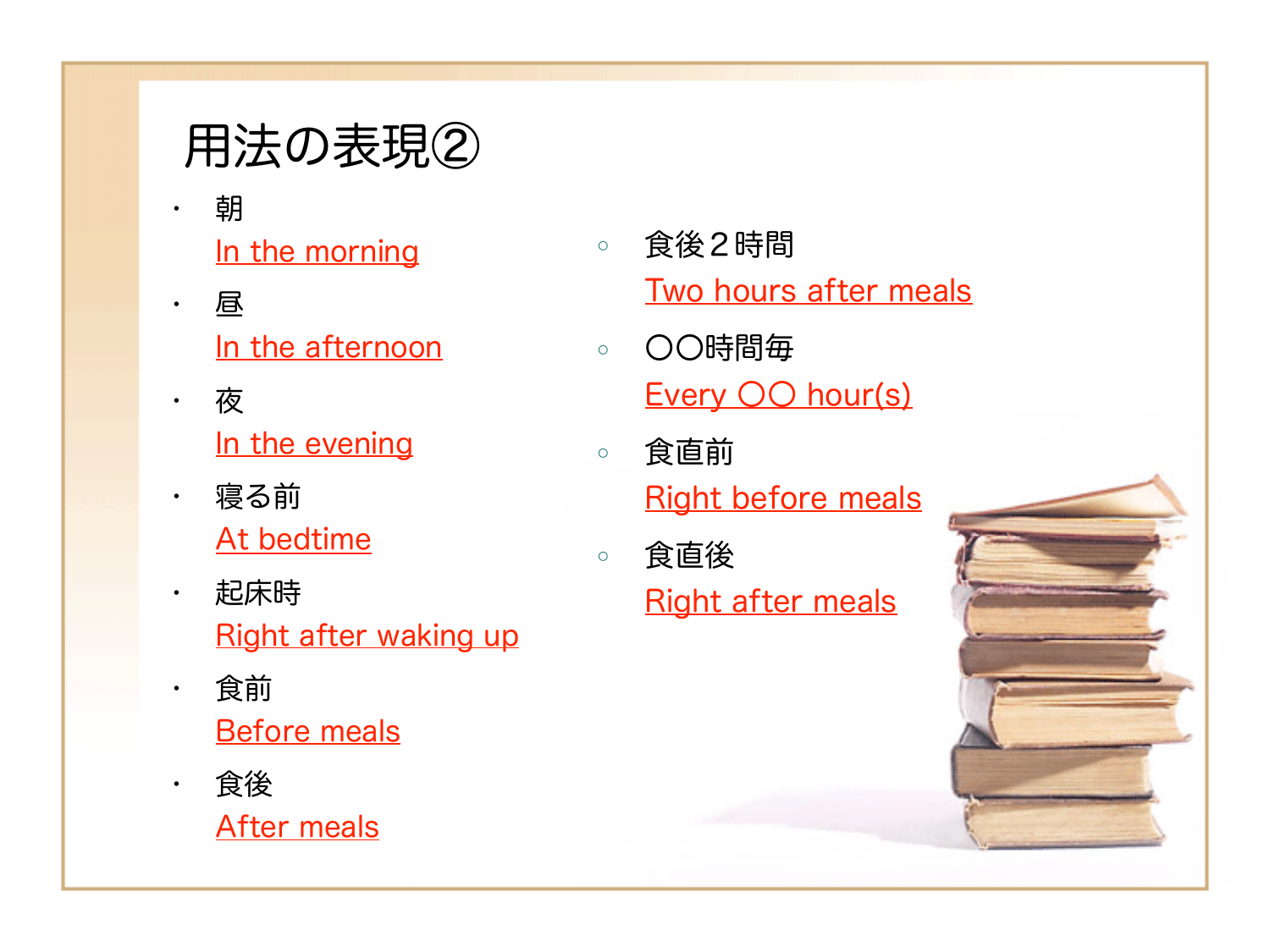#### 用法の表現③

- 痛いとき When you feel pain
- 痒いとき When you feel itchy
- 下痢をしているとき When you have diarrhea
- 心臓発作のとき When you have a heart attack
- 吐き気のあるとき When you have nausea
- 咳が出るとき When you have a cough
- 喘息発作のとき When you have an asthma attack

○ 痛風発作のとき When you have an attack of gout

- 痛風発作の予感がするとき When you feel that you have an attack of gout
- 頭痛のとき When you have a headache
- 頭痛の予感がするとき When you feel that you have a headache
- 熱が38.5℃以上あるとき When you have a fever of more than 38.5℃
- 必要なときに

When necessary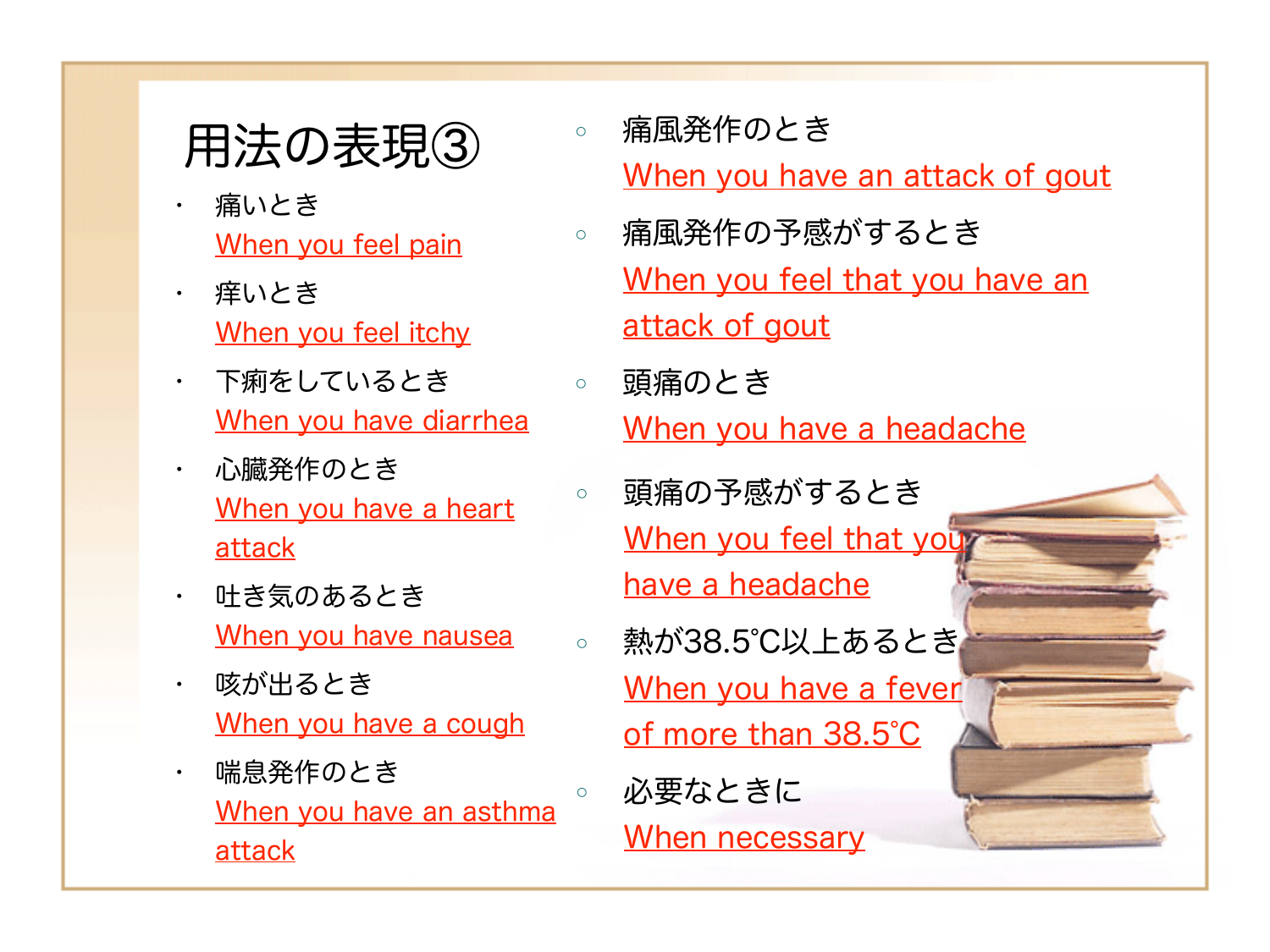## 投薬時①

- この薬は痛みを和らげます It eases pain.
- イライラや興奮を鎮めます It calms disconcertedness and excitement.
- 炎症を抑えます It reduces inflammation.
- かゆみを止めます It stops itching.
- 血管を広げ血の流れをよくします It dilated blood vessels and makes blood flow more smoothly.
- 血圧を下げます It lowers blood pressure.
- 下痢を止めます It stops diarrhea.
- 食べ物の消化を促します It promotes digestion.
- 咳を止めます It stops coughing.
- 痰ををとります It reduces phlegm.
- 熱を下げます It brings fever down.
- 排便を促します It promotes bowel movements.
- 吐き気を抑えます It alleviates

nausea.

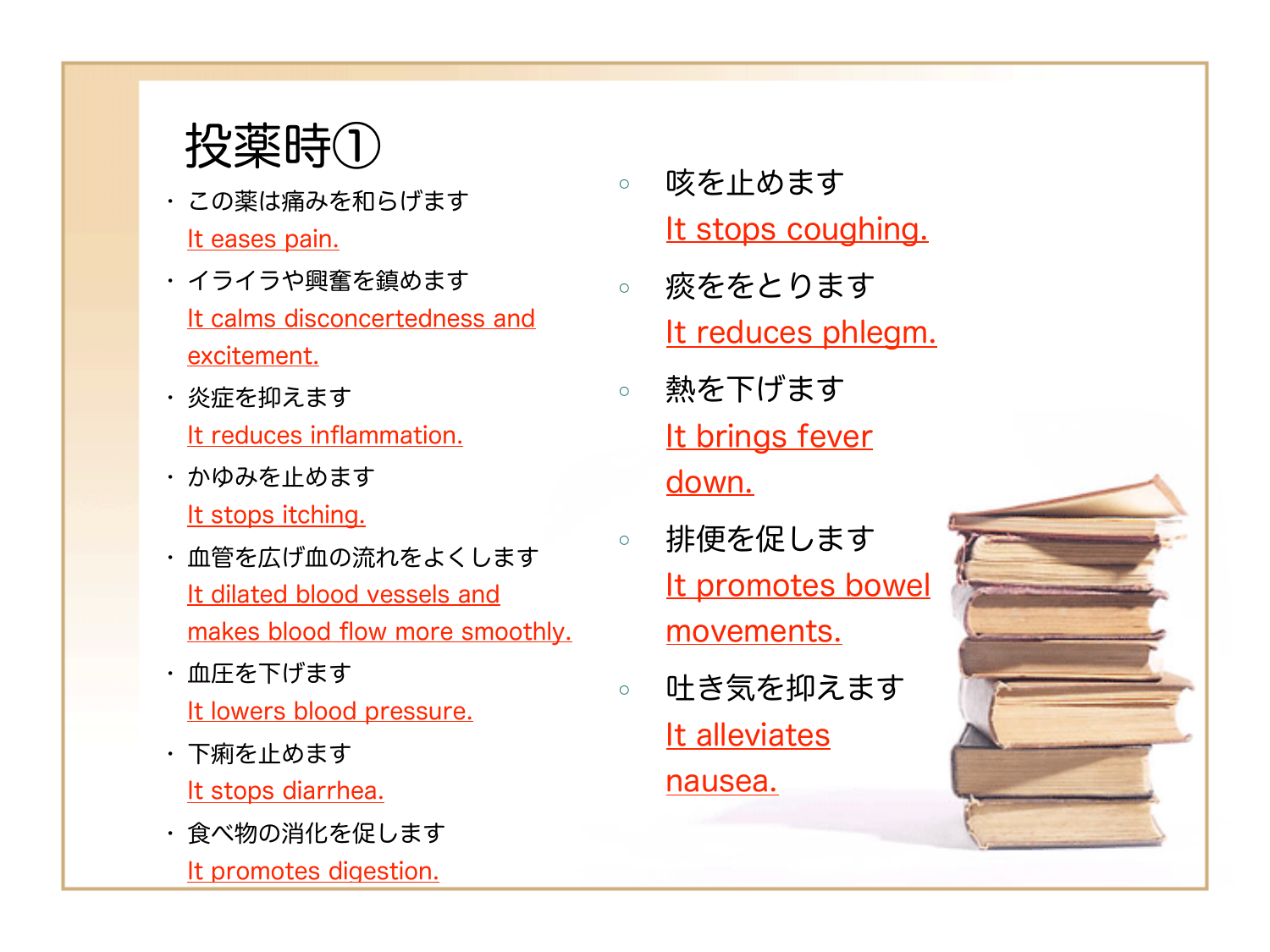#### 投薬時②

- 胃の薬です This is stomach medicine.
- うがい薬です This is a gargle.
- 風邪の薬です This medicine is for colds.
- 抗生物質です This is an antibiotic.
- 抗ウイルス薬です This is an antiviral.
- 抗リウマチ薬です This is an antirheumatic.
- 痔の薬です This medicine is for hemorrhoids.
- 水虫の薬です

This medicine is for athlete's foot.

- 喘息の薬です This medicine is for asthma. ○ 睡眠薬です This induces sleep.
- 痛風の薬です This medicine is for gout.
- 糖尿病の薬です This medicine is for diabetes.
- ビタミン剤です These are vitamins.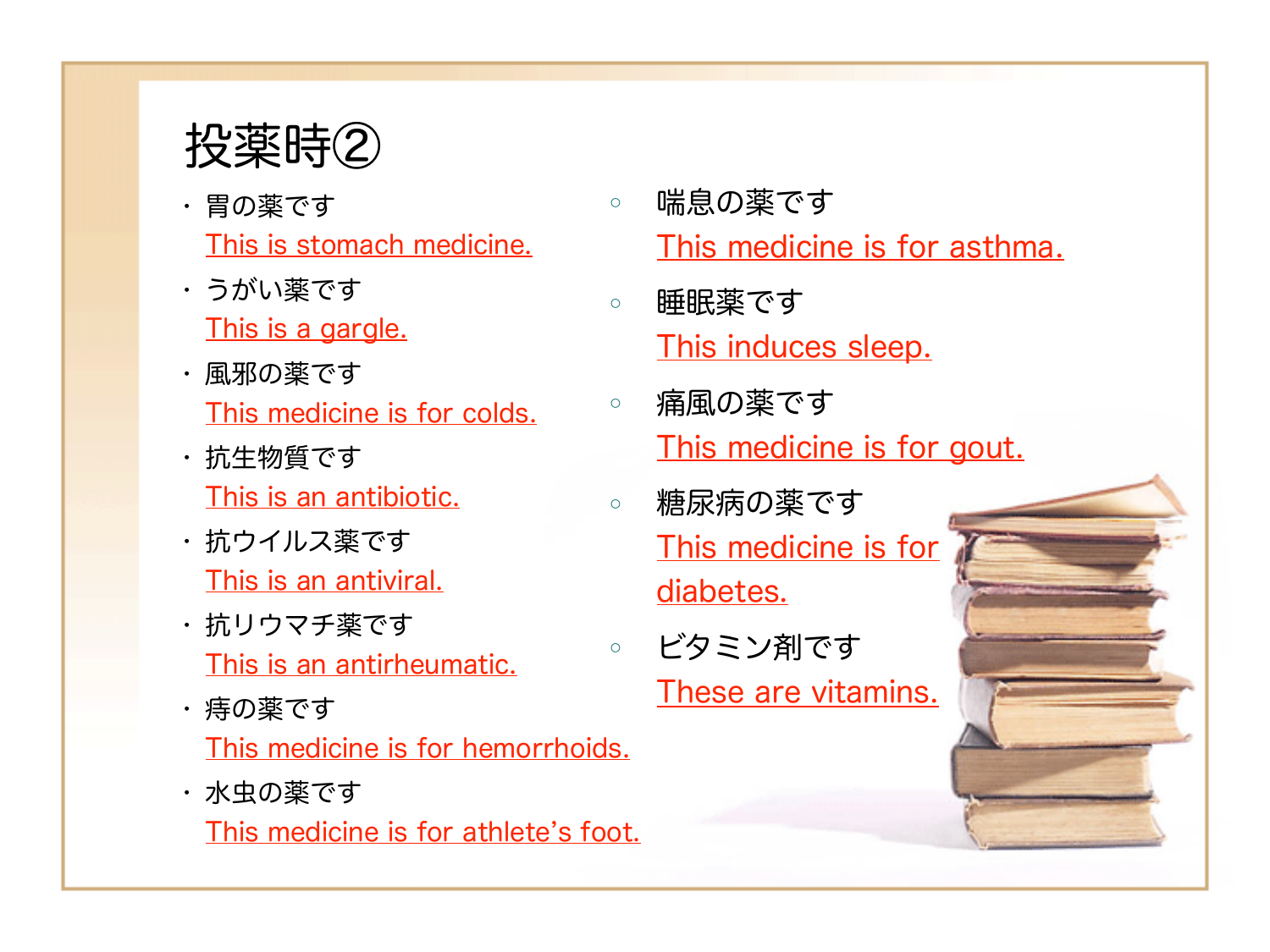

- 〇〇日分の薬が処方されています。 These medicines for  $OO$  days.
- この薬は〇〇日以内に服用してください。 These medicines should be taken within  $OO$  days.
- 眠くなることがありますので、車の運転など機械操作はしないでください。 Do not drive or operate machinery as these medicines may cause drowsiness.
- お酒と一緒に飲むと薬の効果が強く現れることがありますので控えて ください。 Avoid drinking as the medicines may have strong effects when taken with alcohol.
- グレープフルーツ(ジュースを含む)は控えてください。 Avoid to have grapefruit Inducing grapefruit juice.
- 牛乳やお茶は〇〇時間程度飲まないでください。 Do not drink milk or tea for 〇〇 hours.
- 症状が消えても治ったと勝手に判断せず、最後まで飲んでください。 Please continue to use this medicine until all prescribed doses completed even if the symptoms disappear.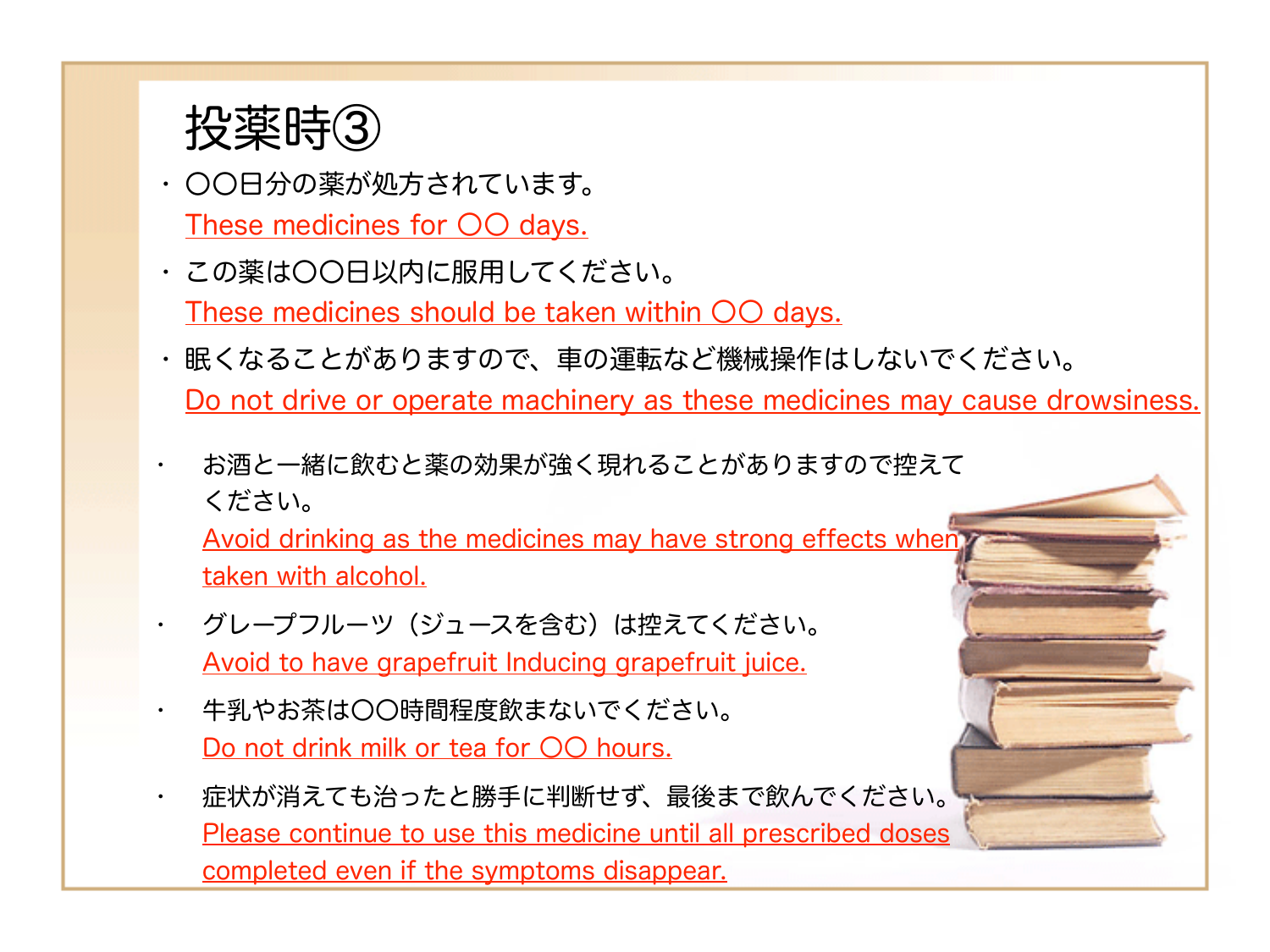投薬時④

- 投与中は母乳中へ移行しますので、授乳は避けてください Do not breast-feed while taking this medications since the medicines are discharged in breast milk.
- 妊娠の可能性がある場合は、直ちに医師または薬剤師に相談してください Consult your doctor or pharmacist immediately when there is a possibility of pregnancy.
- 別の病気などで医療機関を受診される際は、この薬を処方されていることを 伝えてください

When you seek medical attention for any symptoms of problems (even if unrelated), please inform the medical staff and pharmacists that you are taking these medicines.

• 薬を飲んで以下の症状が出たり、体調がおかしいときは服用を中止して医師 または薬剤師に相談してください

Stop taking these medicines and consult your doctor or pharmacist if you have the following symptoms, or if you feel something is wrong while taking them.

• 他にも何か変だと感じたら、医師または薬剤師に相談してください If you have any other problems, please consult your doctor or pharmacist.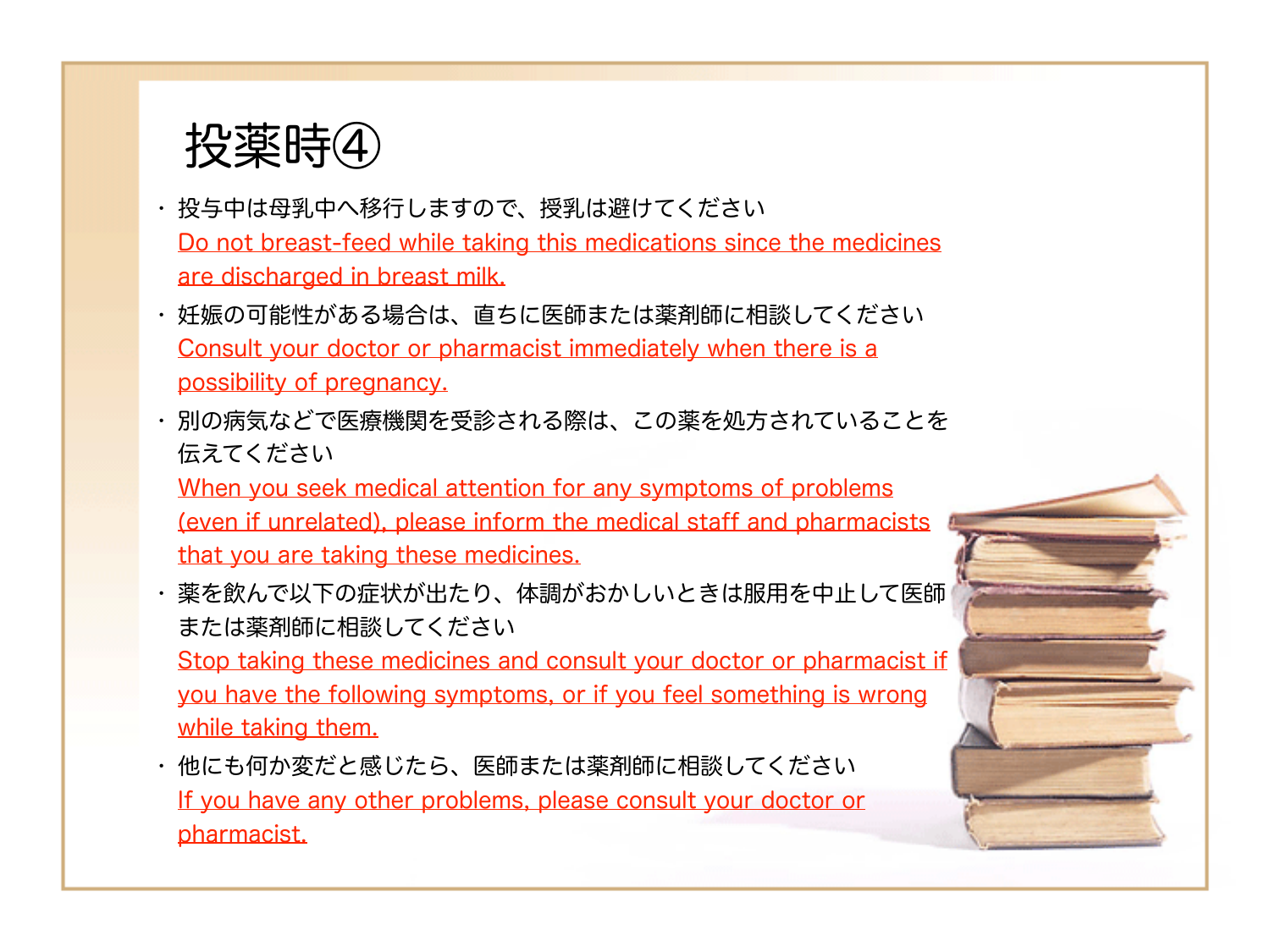#### 投薬時⑤

- (水・お湯)にとかして服用してください Dissolve in water / hot water before use.
- よく振ってから(服用・使用)してください Shake well before use.
- 乗り物に乗る30分前に服用してください Take the medicines 30 minutes before driving or riding any vehicles.
- 子供の手の届かないところに保管してください Keep out of reach of children.
- 湿気を避け、涼しい場所で保存してください Store in no cool place, away from moisture.
- 室温保存してください Keep at room temperature.
- 冷蔵庫の中で保存してください Store in the refrigerator.
- 冷蔵庫に入れないでください Do not store in the freezer.

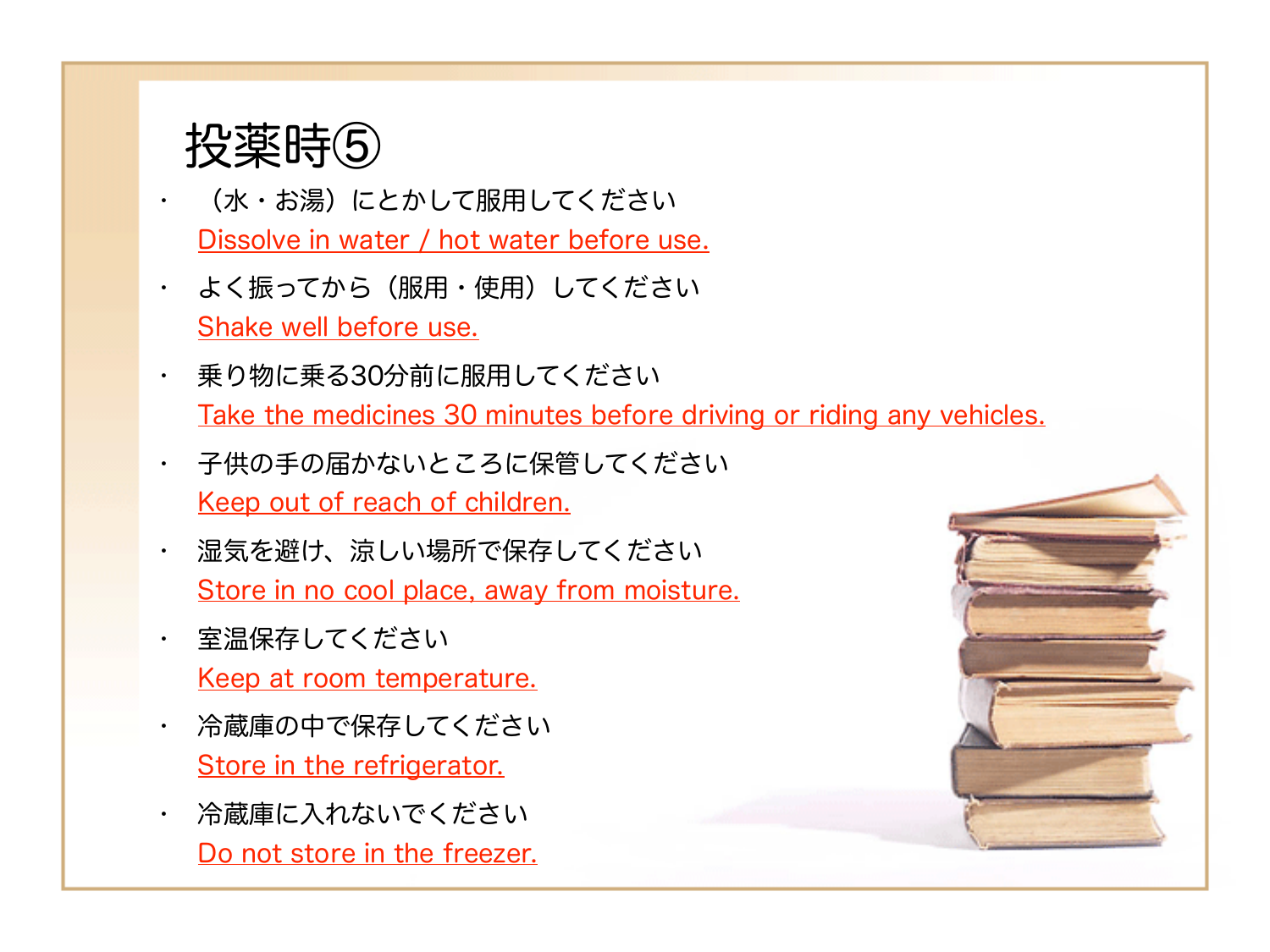#### 投薬時⑥

- PTP包装の薬剤はPTPシートから取り出して服用してください Meds packed in single-dose press-through sheets, should be taken out of the packaging.
- クラス一杯(約200mL)の水で服用してください Take the medicine with the glass (about 200 mL) of water.
	- (口の中・舌下)に含み、噛まずにゆっくり溶かしてください Put the medicines in the mouse / under the tongue to dissolve slowly, and do not chew.
	- 1日数回うがいをしてください Gargle several times a day.
- 1日〇〇回うがいをしてください Gargle two times a day.
- これはうがい薬です。飲まないようにしてください。 This is a gargle do not ingest.
	- グラス1杯 (200mL) の水に溶かしてうがいをしてください。 Dissolve in a class (about 200 mL) of water to gargle.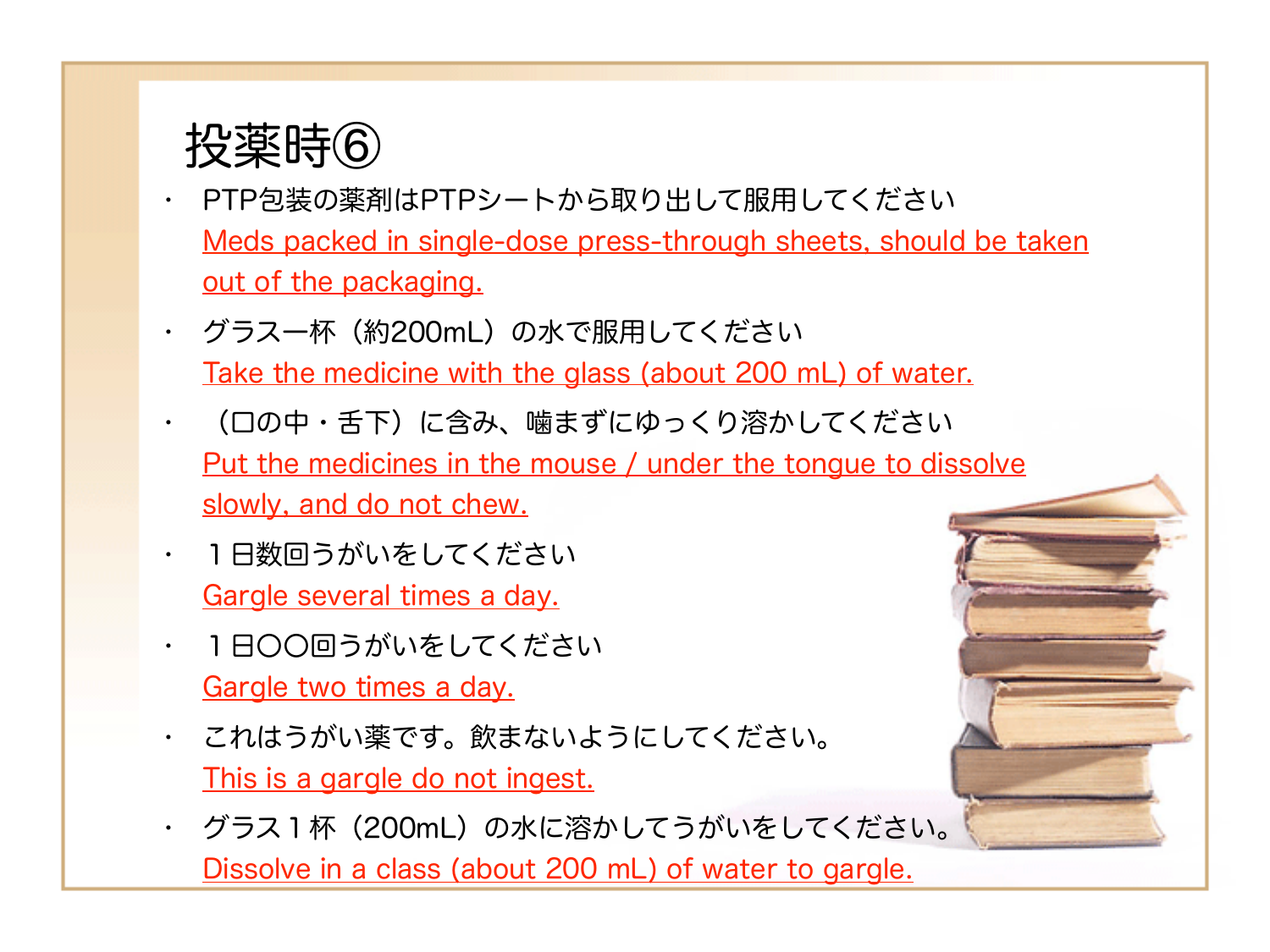#### 投薬時⑦

- 薬面のフィルムを剥がしてから貼ってください Please peel off the plastic film on the patches before application.
- ガーゼに延ばして貼ってください Please put it on a gauze pad before application.
- 患部に貼ってください Apply to the affected area.
	- 指示された部位に貼ってください Apply as directed.
	- 脱脂綿などに浸して塗ってください Immerse a piece of absorbent cotton in the ointment to apply.
	- 綿棒などにつけて塗ってください Use a cotton swab to apply.
	- よくすりこんでください Rub well.

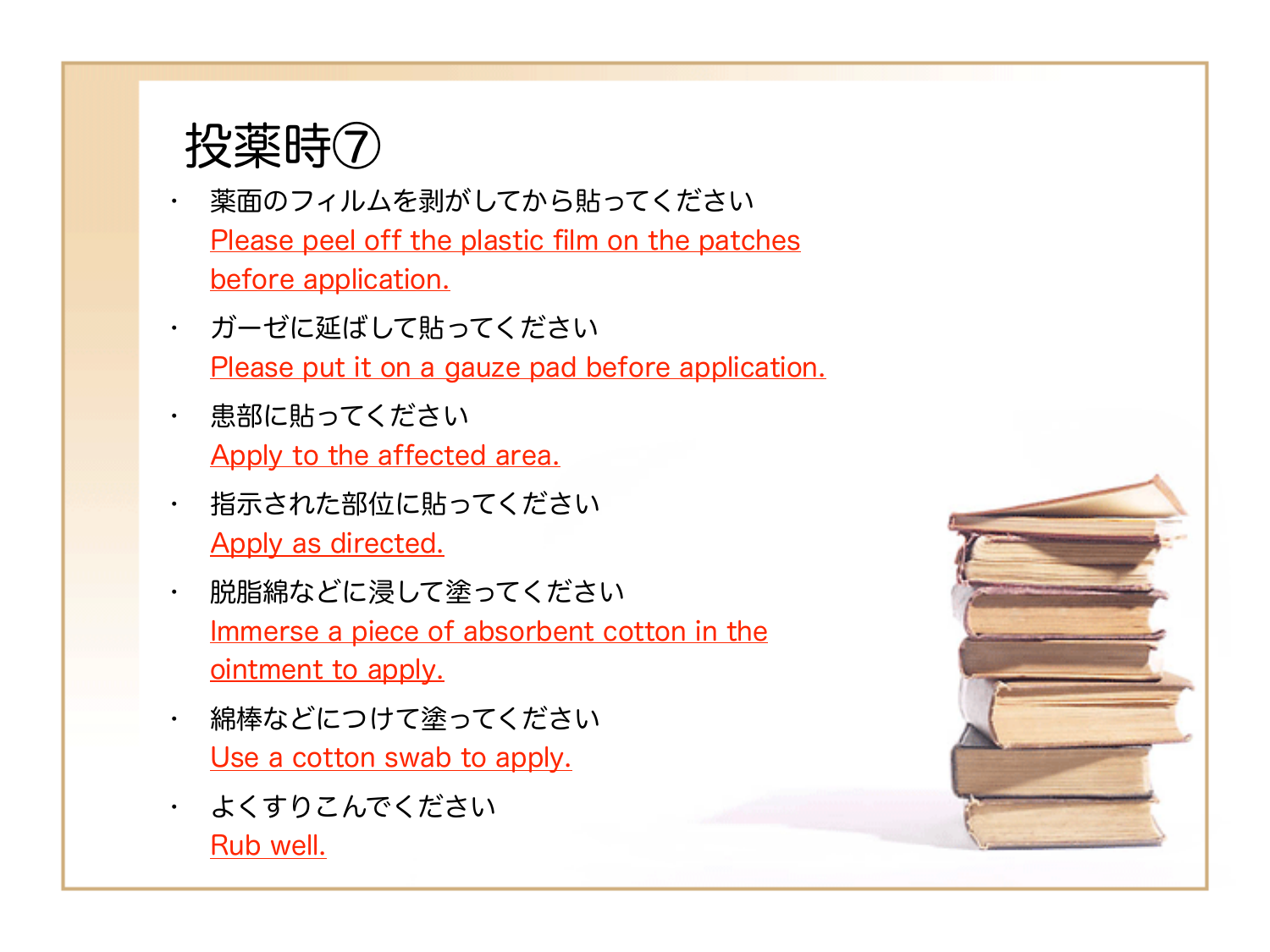#### 投薬時⑧

- 飲んではいけません Don't take orally.
- 坐薬を1/2にするときはハサミで斜めにカットしてください When using half a dose, cut the suppository in two at a slant with scissors.
- 膣に使用する場合は月経時を避けてください When using for the vagina, avoid use while menstruating.
- 膣に使用する場合は、膣深部に挿入してください When using for the vagina, insert deeply into the vagina.
- 肛門に使用するときは、排便後に使用してください When using for the anus, administer after moving bowels.
- 肛門に使用する場合は、肛門にしばらく当てていると坐薬が少 し溶けてきますので挿入しやすくなります When using for the anus, put the suppository onto be on to the anus for a while as it begins to dissolve a little and becomes easier to insert.

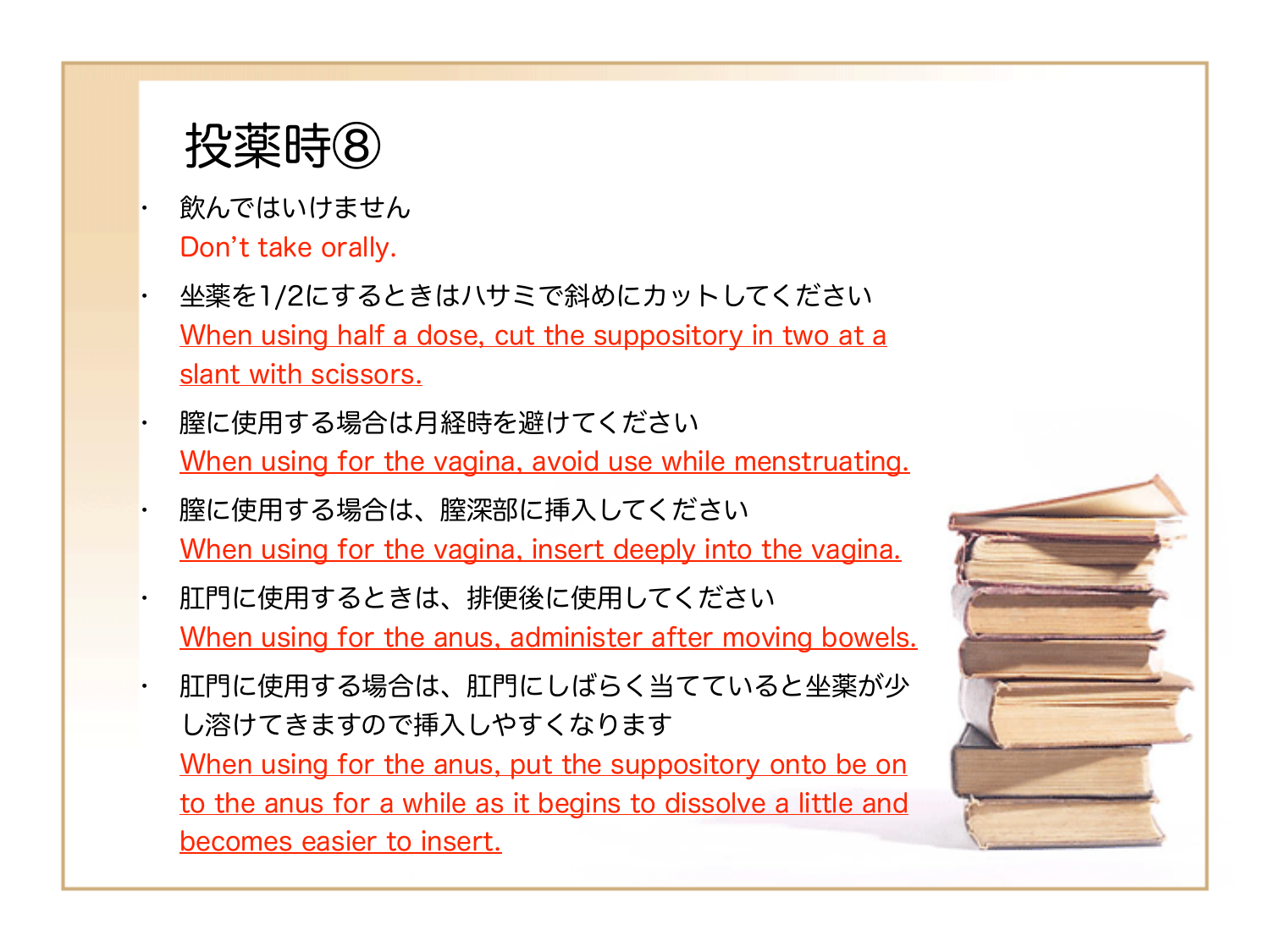投薬時⑨

- コンタクトレンズを外して点眼してください When administering eye drops, you must take out your contact lenses.
- コンタクトレンズ装着時にも点眼できます You may administer eyedrops when you are wearing your contact lenses.
- 点耳薬を使用する場合は、綿棒で耳掃除をした後に使用してください Before administering ear drops, clean your ears with cotton swabs.
- 使用する前に、薬を手のひらで握って少し温めてください Warm the medicine with your palms for a while before administration.
- 患部にスプレーしてください Spray on the affected area.
- 鼻の中に噴霧してください Spray into the nose.
- 鼻に使用する場合は、鼻をかんでから使用してください When administering nasal sprays, clear your sinuses beforehand.
- 鼻に使用する場合は、薬剤をスプレーした時に鼻から吸い込んでください When administering the nasal sprays, inhale the sprayed medicine through your nose.
- 吸入してください Please inhale.